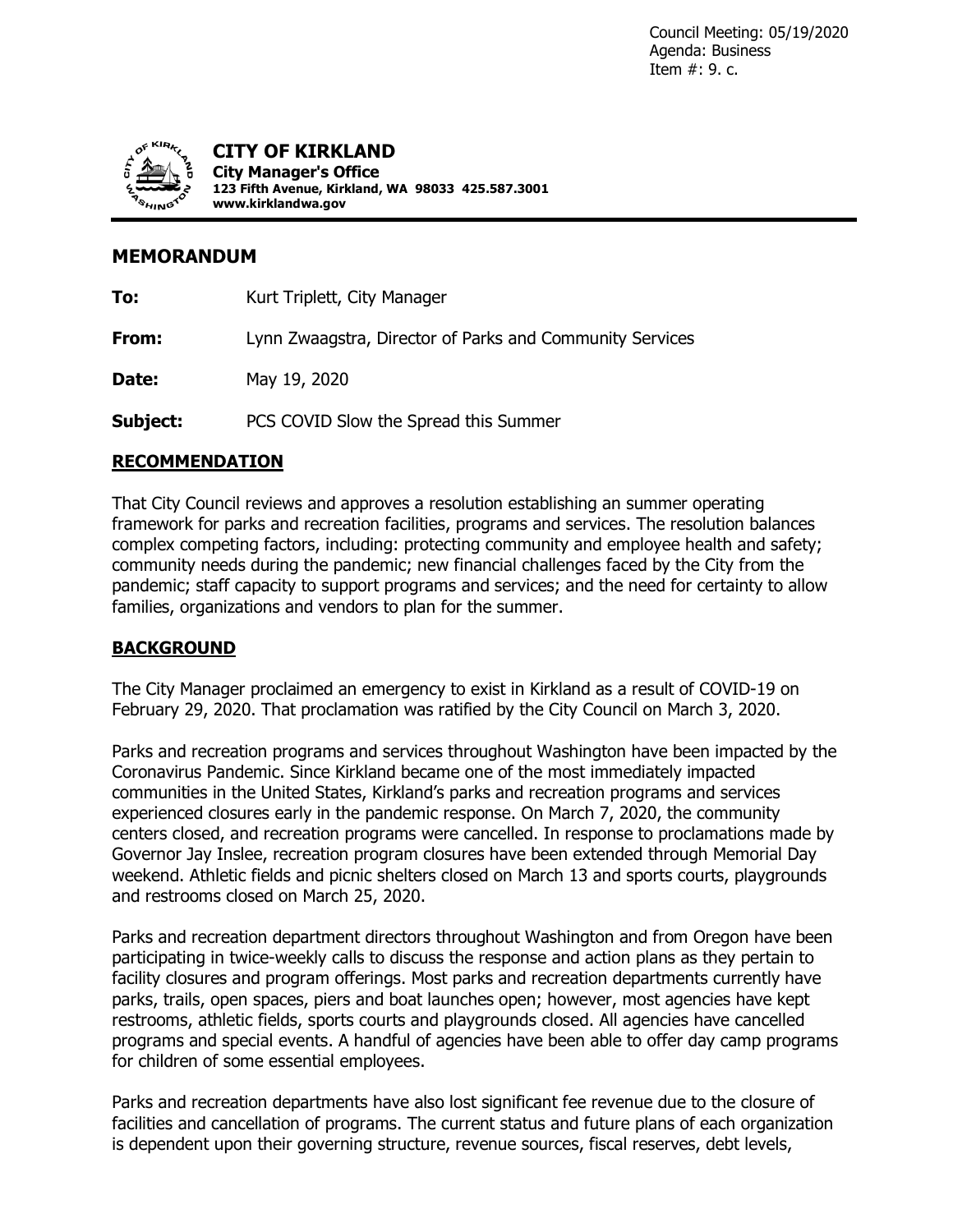reliance upon fees for service, and the specific needs of their community. In some cases, organizations have seen sweeping program closures, furloughs and layoffs. For most organizations, part time and seasonal staff work has been suspended, full time staff are working from home or in the field if deemed essential, and expenses have been reduced.

For Kirkland Parks and Community Services, the anticipated 2020 year-end revenue loss from facility closures and program cancellations expected in March through August is projected to reach up to \$1,300,000, a 63.5% reduction. Offsetting expense savings, primarily minimal hiring of seasonal workers and program staff, range from \$700,000 to \$1,000,000.

## **MOVING FORWARD**

The most pressing question for parks and recreation is how and when to move forward. Organizations are working to interpret guidelines coming from the CDC, DOH and Public Health: Seattle & King County in order to plan and prepare for future re-openings. **Table 1** below represents the best-known information on the current status of parks and recreation facilities, programs and services in the surrounding area.

|                  | Open<br>Trails,<br>Beaches,<br>Parks, | Restrooms | Playgrounds | Sports Courts | <b>Athletic Fields</b>      | Events<br>Special              | Programs                              | Summer<br>Camps                |
|------------------|---------------------------------------|-----------|-------------|---------------|-----------------------------|--------------------------------|---------------------------------------|--------------------------------|
| Kirkland         | Open                                  | Closed    | Closed      | Closed        | Closed                      | Suspended<br>through<br>June   | Cancelled<br>through<br><b>May 25</b> | Being<br>evaluated             |
| Redmond          | Open                                  | Closed    | Closed      | Closed        | Closed                      | Suspended<br>through<br>summer | Cancelled<br>until June<br>30         | Taking<br>registration         |
| <b>Bellevue</b>  | Open                                  | Closed    | Closed      | Closed        | Closed                      | Suspended                      | Cancelled<br>through<br>May           | Being<br>evaluated             |
| <b>Bothell</b>   | Open                                  | Closed    | Closed      | Closed        | Closed                      | Suspended<br>through<br>summer | Cancelled<br>through<br>summer        | Cancelled<br>through<br>summer |
| Kenmore          | Open                                  | Closed    | Closed      | Closed        | N/A                         | Suspended<br>through<br>2020   | Cancelled<br>through<br>summer        | N/A                            |
| Mercer<br>Island | Open                                  | Open      | Closed      | Closed        | Closed                      | Suspended<br>through<br>summer | Cancelled<br>indefinitely             | Cancelled<br>indefinitely      |
| Woodinville      | Open<br>May<br>9                      | Closed    | Closed      | Closed        | Closed                      | <b>Unknown</b>                 | N/A                                   | N/A                            |
| King<br>County   | Open<br>May<br>8                      | Closed    | Closed      | Closed        | <b>No</b><br>team<br>sports | Suspended                      | Closed                                | N/A                            |

**Table 1**: Current Known Status of Parks and Recreation Facilities, Programs and Services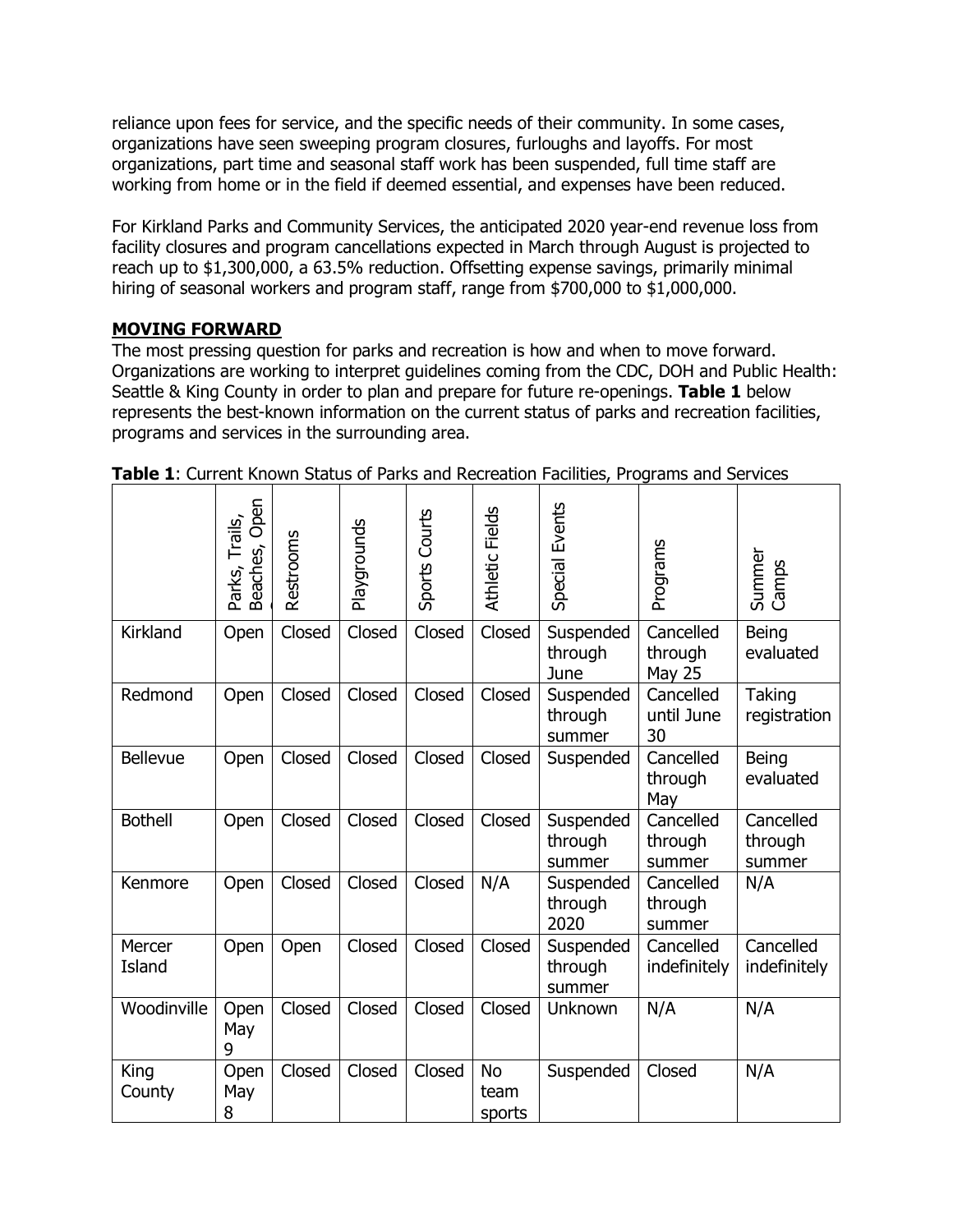As seen in **Table 1**, some organizations have already made decisions about summer services while other organizations have not yet made decisions. Operating decisions are extremely complex, and the parks and recreation industry are partnering to help analyze a variety of factors. Some service level decisions are straightforward within the guidelines of state-issued requirements. For example, group size and social distancing requirements clearly indicate that special events are not currently viable. In the case of Washington, parks and recreation services are eligible to resume in Phase 3 of the Governor's Safe Start approach. Industry professionals have been discussing important decision-making factors, many of which are listed below.

## Key Decision-Making Factors

- How to plan for an unknown start date given a short summer season
- Risk assessment and liability
	- o How to protect participants
	- o How to protect staff
	- $\circ$  Exposure of lifeguards during rescues with no personal protective equipment
	- o High touch surfaces are everywhere
	- o Maintaining physical distancing in activities that revolve around interaction
- Financial impacts to the organization
- Physical space appropriateness and ability to alter the space
- Program format and ability to alter format
- Group size and social distancing requirements
- Availability of staff
	- o All summer programs and services rely on seasonals
	- $\circ$  Seasonals tend to be college students, many leave in mid-August
	- o Some instructors left for other opportunities
	- o Some program contractors ceased business operations
	- o Some staff are unable or unwilling to work in a high-exposure environment
- Ability to train staff
	- $\circ$  Potential requirement to train large numbers of staff in small groups
	- o Unknow protocol for CPR
- Personal protective equipment (PPE) for employees
	- o Ability to obtain enough PPE
	- o Ability of staff to perform all day in PPE
- Unknown timeline for Phase 2 and Phase 3
	- o Phase 1 and/or Phase 2 are likely to be extended based on the Governor's required metrics
	- $\circ$  Programs and services cannot operate until Phase 3, the date of which is unknown
- Unknown requirements
	- o CDC has routine and new COVID guidelines for childcare, events and aquatics
	- o No other recreation guidelines have been issued
	- o No Washington guidelines have been issued for potential requirements for recreation activities to operate in Phase 3
	- $\circ$  Contact tracing may be a requirement
- Bargaining unit considerations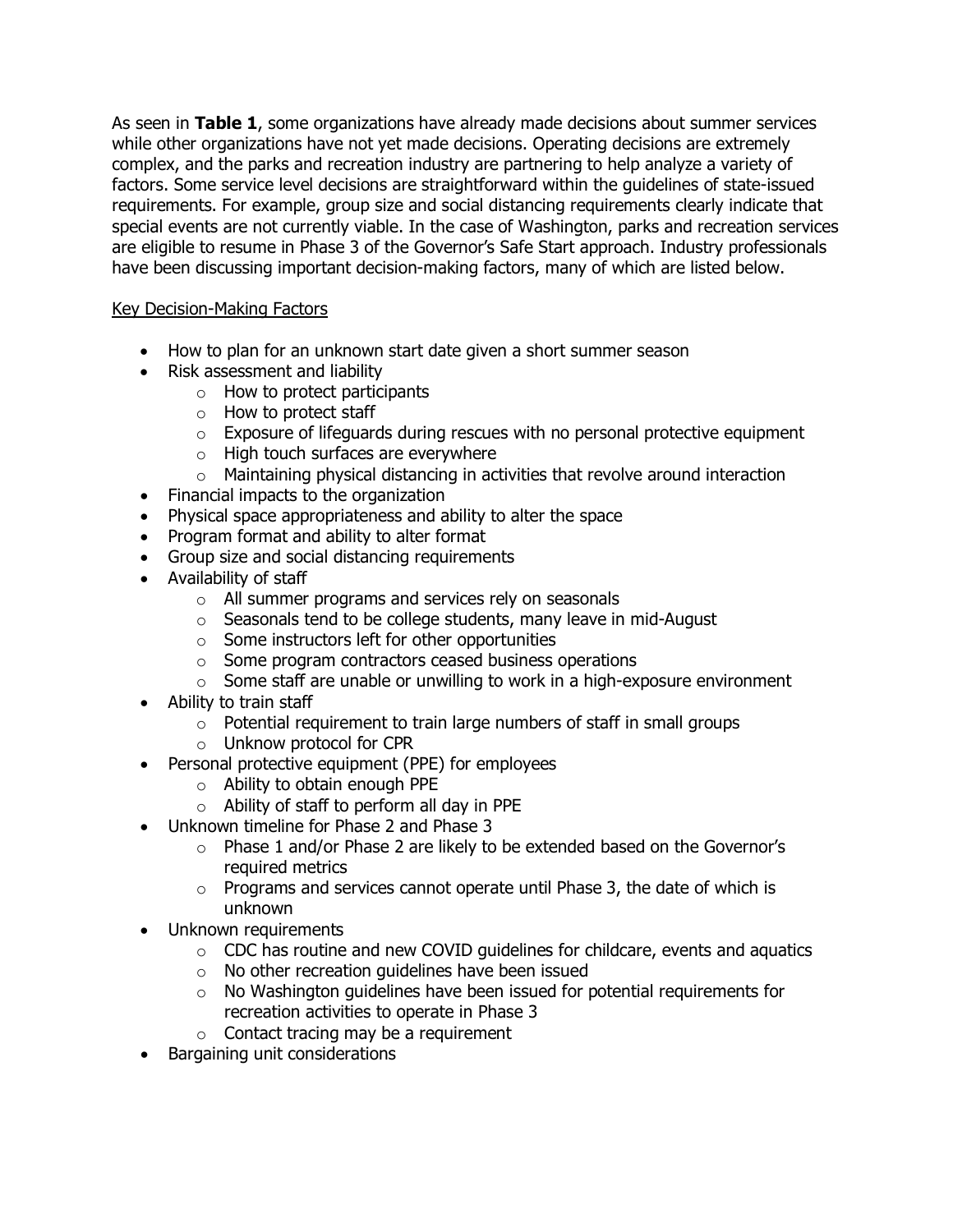### Potential COVID-19 Liability

Throughout the pandemic, the City has striven to adhere to evolving best public health and safety practices articulated by the Centers for Disease Control (CDC), the Washington State Department of Health (DOH) and Public Health: Seattle & King County. Those evolving practices, including those related to safe social distancing, hygiene, and the use of face coverings, as examples, have obvious implications for City parks and recreation programs and services. In addition to the primary objectives of helping protect the health and safety of the public during COVID-19, continued adherence by the City to the health directives of relevant bodies and officials helps minimize City liability during the pandemic by limiting and discouraging unhealthy practices and activities. In addition, as the City considers programming and facility use options, the city must be mindful that members of the public might conclude that by offering a City service or activity, the City is representing to individual members of the public that they are "safe" in this complicated and evolving pandemic environment.

#### Parks and Recreation Options

The CDC has flagged mental health as a top concern associated with the COVID-19 outbreak. Additionally, social distancing and restricted activities have an added negative impact. Being in parks and open space has been demonstrated to reduce stress and improve mental health. Participation in recreation activities positively impacts health and wellness. The industry's mission revolves around health, wellness, conservation, and social equity. Therefore, staff are inherently committed to offering as many programs and services as is feasible.

Parks and Community Services staff analyzed the variety of programs and services offered over previous summer seasons with the goal of bringing forward options of what could be offered "safely" this summer. Continuing to offer programs and services that ultimately cancel is detrimental to the community and adversely impacts staff and the department's financial viability. Therefore, staff looked at options that were realistically feasible and did not rely on best-case scenarios. Based upon extensive discussion of the decision-making factors listed above, 2 options were brought forward. After discussion with Department staff, department directors and the City Manager, Option 2 was recommended.

Option 1 Mission Approach

- Phased re-opening of park amenities such as restrooms and sports courts as indicated by Phase 2 and 3 of the "Safe Start" plan
- Re-opening of select recreation programs and camps at a date that is reasonably feasible given a rough timeline for Phase 2 and 3
- Cancellation of summer special events as indicated by the "Safe Start" approach
- Cancellation of specific high cost services heavily reliant on transient seasonal staff
- Offering high-need social services that can be safely provided

Option 2 "Slow the Spread" - Recommended

- Phased re-opening of park amenities such as restrooms and sports courts as indicated by Phase 2 and 3 of the "Safe Start" plan
- Cancellation of all recreation programs for the summer in order to slow the spread of coronavirus, allow staff time to retool for fall, reallocate staff to community needs
- Cancelation of summer special events as indicated by the "Safe Start" approach
- Cancellation of specific high cost services heavily reliant on transient seasonal staff
- Offering high-need social services that can be safely provided
- Close the pool and community centers for the summer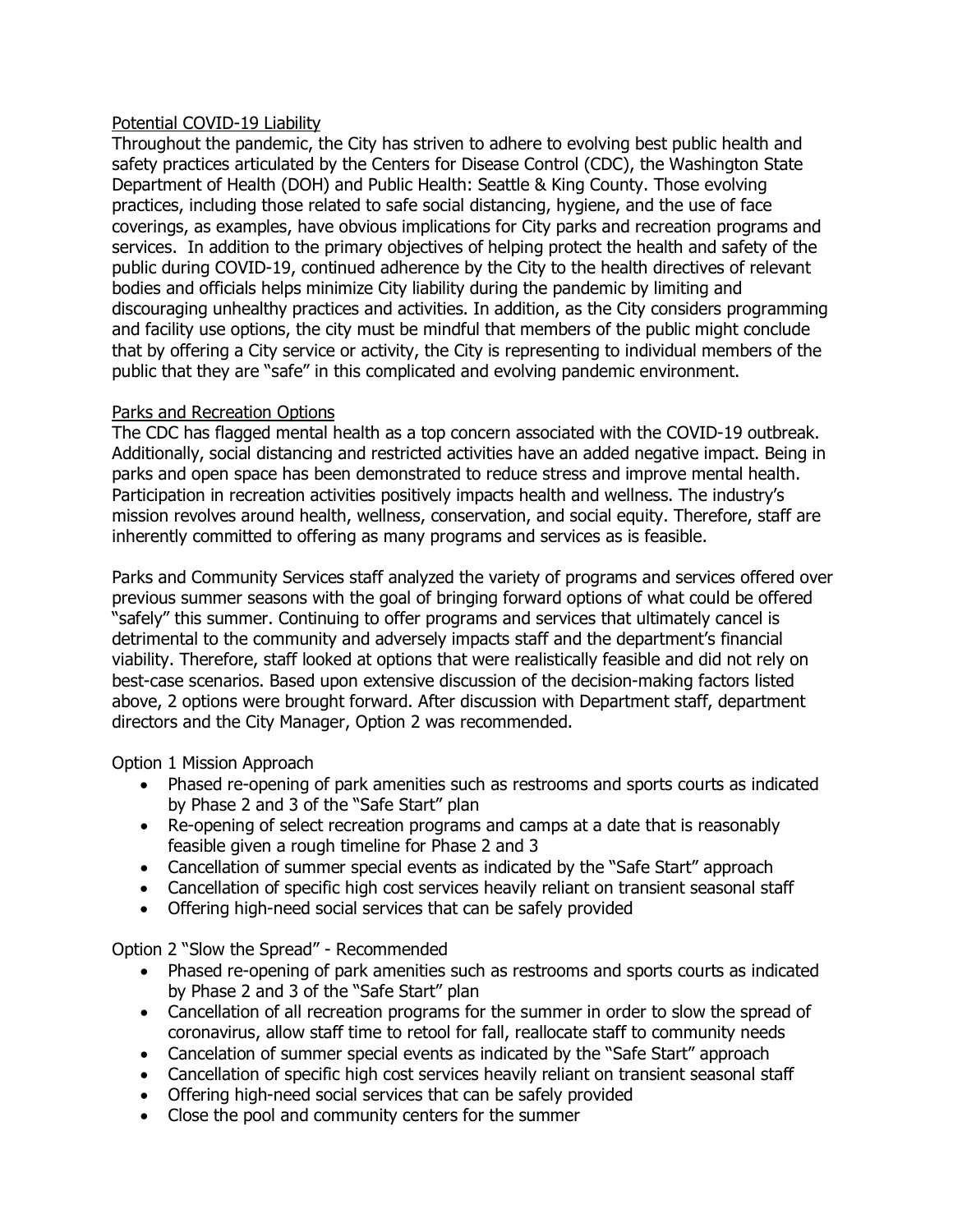## **SERVICE LEVEL RECOMMENDATIONS**

## **Parks Services**

Currently Open

- Parks
- Trails
- Beach fronts
- Dog parks
- Cemetery • Docks and piers
- Marina moorage
- Boat launches

### Open When Phase 2 Begins

- Restrooms
- Park vendors
- Picnic shelters
- Sports courts: pickleball and tennis

## Open When Phase 3 Begins

- Park pavilions
- Sports courts: basketball and volleyball
- Playgrounds

### Delayed Opening

- Athletic fields open September 1 for formal / organized use, allow some informal use at start of phase 3
- Green Kirkland Partnership restoration events will be scheduled beginning September 1

## **Recreation Programs and Services**

The "slow the spread" approach cancels all summer recreation programs and camps in order to retool for the Fall season.

#### Services Currently Being Offered

- Meals on Wheels
- SHIBA one-on-one consulting
- Resource specialist and connection to services

#### To Remain Closed for Season

- All recreation programs, except for the ones listed below, with a start date in June, July or August
- \*Peter Kirk Pool (\**See "Lifeguards" in the next section*.)
- \*Lifeguarded swim areas will not be guarded (\*See "Lifeguards" in the next section.)
- Peter Kirk Community Center will be closed for general use through August
- North Kirkland Community Center will be closed for general use through August

#### Special Events

- All third party-organized special events through August will be cancelled, allow rescheduling for Fall with the 2-event limit per park waived for economic driving events
- Juanita Friday Market will begin operating June 5

• Marina Park Restroom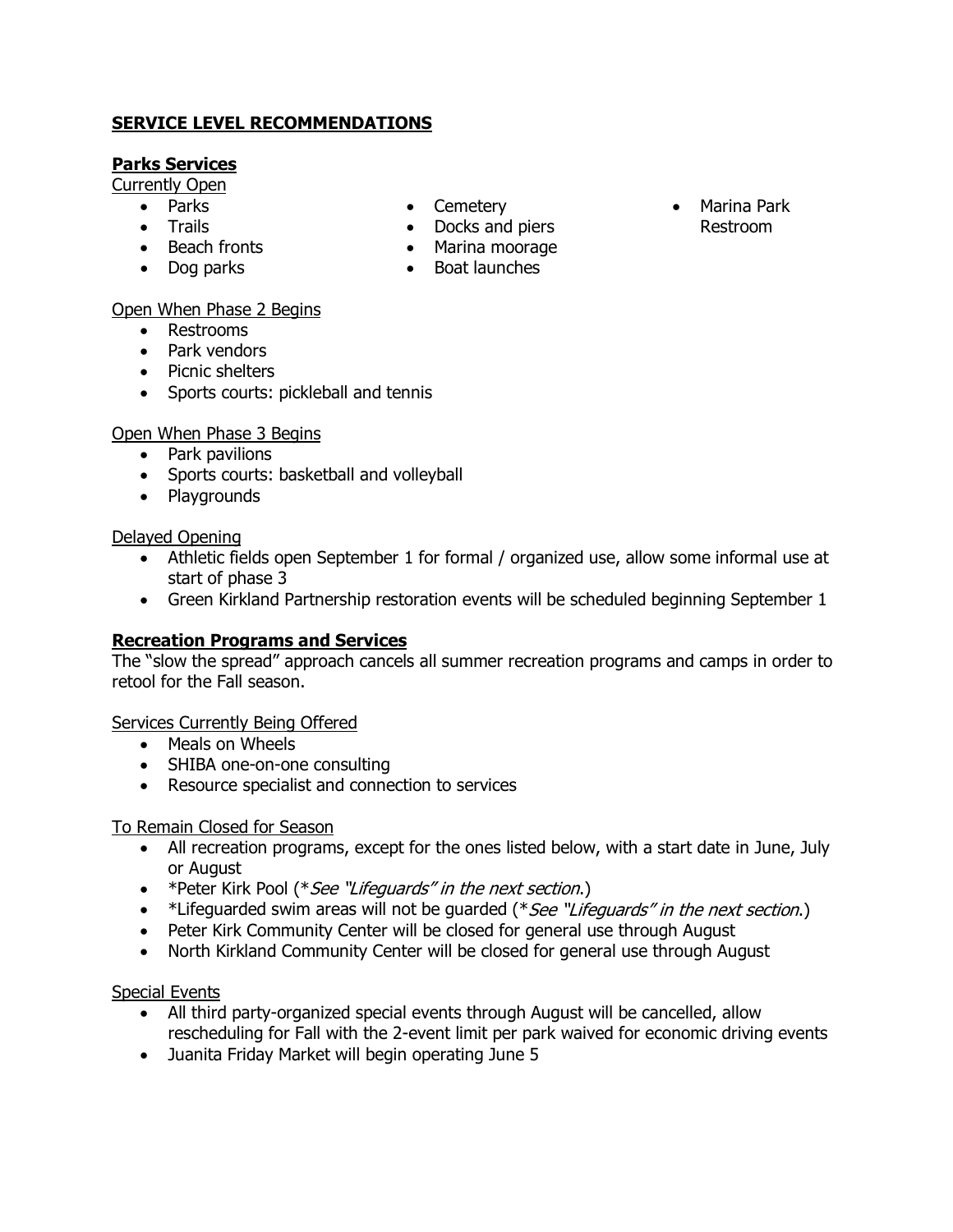Programs to be Offered

- Select senior services will be offered with a modified format
	- $\circ$  CCS free lunch program 2x per week beginning May 18 as "to go" lunches (this requires staff time to run lunches out to vehicles, 2 people @ 2 hours each 2x per week
	- o Meals on Wheels
	- o SHIBA one-on-one consulting
	- o Resource specialist and connection to services
	- Current program offerings moved to a virtual platform
		- o Top Notch infant safety class
		- o Voice overs
		- o IncrediFlix filmmaking camp
		- o Happy Seeds family yoga
- New online instructional programs will be offered beginning June 1 (free of charge)
	- $\circ$  How to teach your kids to swim
	- o Stroke development
	- o Water exercise
	- $\circ$  Safe swimming practices
	- o How to fit lifejackets
	- o Weekly swim workouts
	- o Dry land conditioning for swimmers
	- o Preschool/youth cooking class
	- o At home science projects
	- o Armchair travel
	- $\circ$  A variety of 10-minute workout and stretching classes
	- o Birding
	- o GKP and parks staff videos on landscaping, gardening & pruning
- New community building virtual events will be offered beginning June 1 (free of charge)
	- o Walking contest
	- o 5K and 50K challenge
	- o Create a nature walk in Kirkland parks
	- o Kirkland parks coloring contest
	- o Parks treasure hunt
	- o Online recipe exchange
	- o Virtual volunteering
	- o Virtual dog show
	- o Neighborhood zoo
	- o Mascot contest
	- $\circ$  Family training for a 5k
	- o Summer camp t-shirt design contest
	- o Virtual tennis & pickleball leagues (phase 2, singles only)
	- o Virtual volleyball & basketball leagues (phase 3)
- Pop up programming when phase 3 begins
	- $\circ$  Yard games in the parks
	- $\circ$  1-day tournaments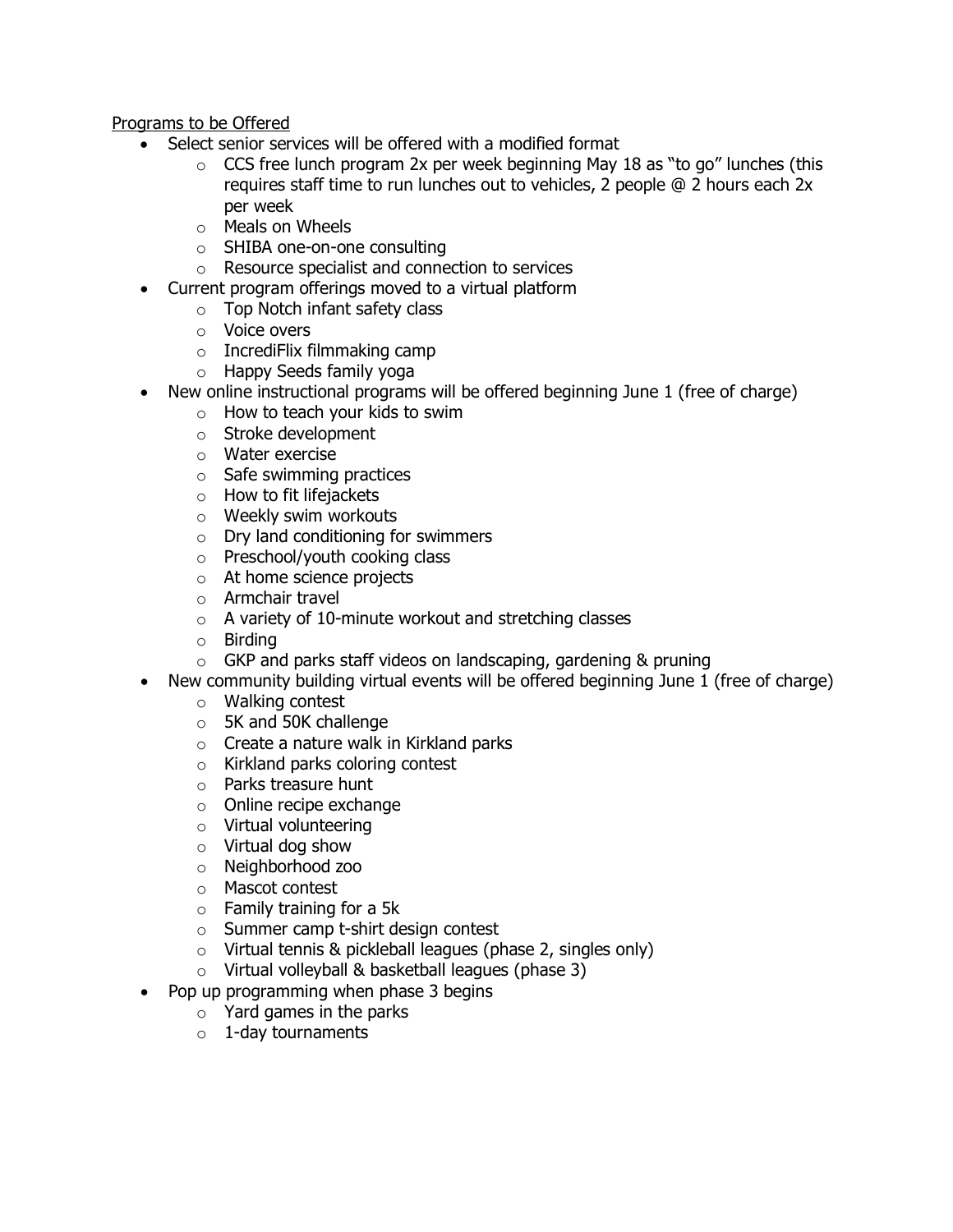#### Lifeguards

Opening the Peter Kirk Pool or the lifeguarded beaches poses a unique challenge. Neither service can operate in Phase 2. Both are allowed in Phase 3 but at a reduced capacity, a size limit of 50 people, and with social distancing. The earliest potential date of operation is June 22. This is a full month past the previously scheduled onboarding date for lifeguards. Currently, the Red Cross has paused all "full certification" programs, including first aid, CPR and lifeguarding. Online coursework can be completed but certifications require in-person skill checks, which are paused as of the time of this writing. This means that the Department would need to rely on returning lifeguards, of which there are 54 in the application system. These 54 individuals have been placed on hold indefinitely and may or may not continue to be interested in employment. Operating both the pool and beaches requires at least 80 guards; operating the beaches only could be done with 40 guards. At this time, there are 30 open-water certified lifeguard applications.

Current hurdles that must be overcome include the ability to train staff with social distancing and strict group size restrictions, PPE protocol, risk and exposure mitigation, and the ability to control participation to 50 people while enforcing social distancing. Also, a large equipment order would need to be placed to avoid lifeguards sharing equipment.

A specific consideration for the Peter Kirk Pool is the expected reduced revenue. Area swim teams have already been cancelled. Swim lessons would need an entirely new format for the preschool and learn-to-swim programs, which typically require significant physical contact. The open-swim sessions would have limited capacity. All of these factors combine to significantly reduce the revenue, making the pool a net loss instead of an annual net positive revenue source.

A specific consideration for the lifeguarded swim areas at the beaches is the ability to have an additional week of in-depth open water training under the above-mentioned restrictions and the ability to secure and control access to the beach front. One unknown factor remains, which is the possible requirement to collect the names and contact information of everyone entering the beach area.

If lifeguarded swim areas at the beaches are desired during the summer, the Aquatics Program Coordinator will shift all efforts to training and overseeing the lifeguards, making her unavailable for other assigned duties. Lifeguards would be hired, onboarded in mid-June and trained in late June with a start date of June 29, regardless of the Phase 3 start date as that will likely be unknown until after staff are hired. The City would likely need to guarantee employment. Lifeguards could be allocated to help with other parks needs while waiting for Phase 3 to occur. Expanded staffing is likely necessary; Phase 3 has a 50-person group size limit that would be challenging to enforce at the beach fronts. This crowd control function will require overstaffing with 2 extra lifeguards per site and strong presence by professional staff. An approximate cost of direct expenses to operate the 3 lifeguarded swim areas for July and August is \$167,819.

#### **Staff will be seeking direction from the Council on whether to pursue lifeguarding for the beaches.**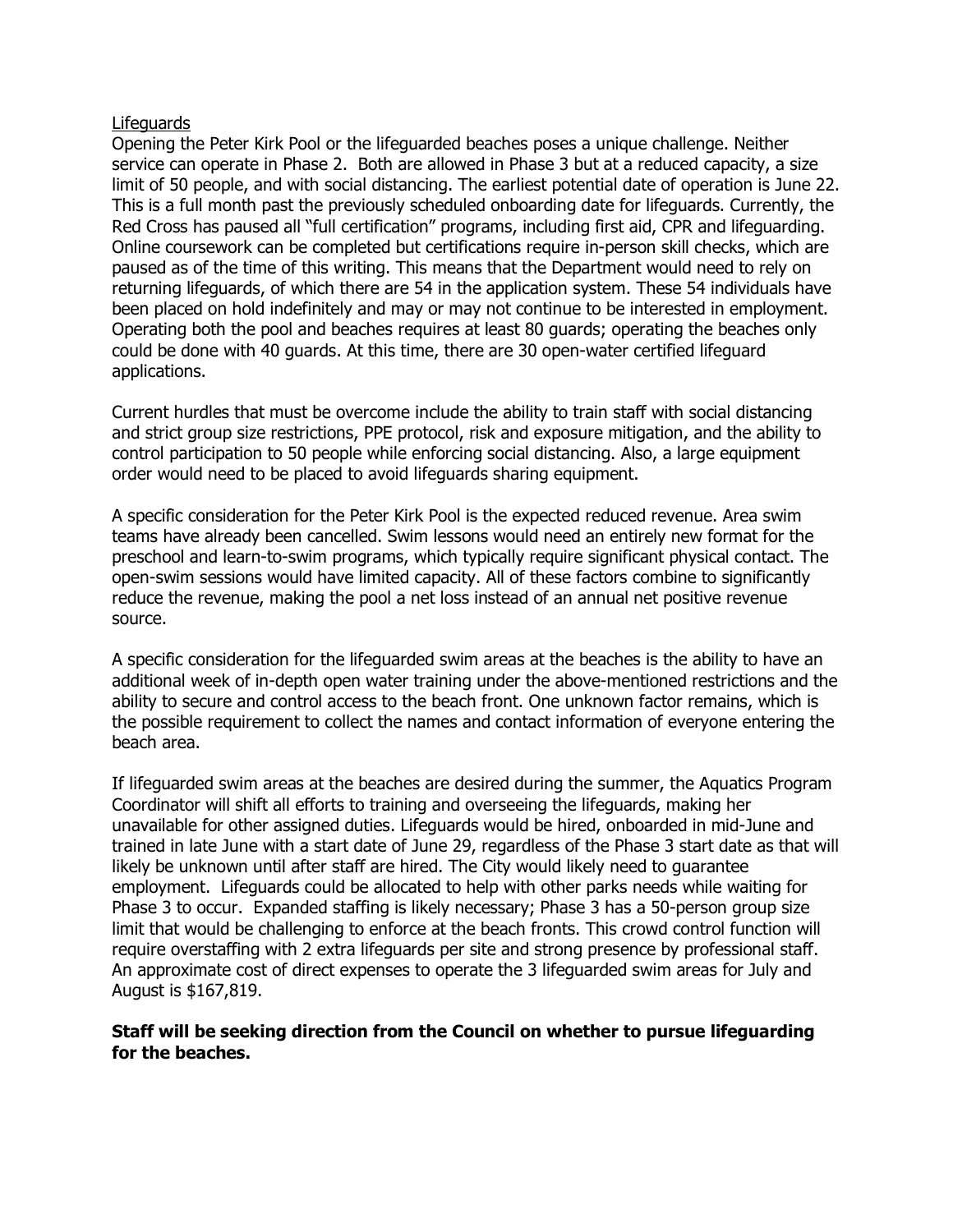### **Staff Assignments**

Given the change in conditions and levels of service, staff have different performance expectations. Some staff will be working at capacity and other staff will have availability to serve in other needed roles along with their regular assigned work.

The parks will see a tremendous patron load with expected violations of "stay home stay healthy" restrictions. This will be particularly challenging at the waterfront and community parks. Maintenance staff are unable to carryout "educate and disperse" functions as they are otherwise occupied with general parks maintenance. Community members are already expressing strong concerns with the current crowding occurring each time the sun comes out and residents flock to the beaches. Therefore, the Department recommends using identified staff capacity to serve in a highly needed role as "Park Ambassador" to rove the parks to carryout education, disperse crowds, and encourage overall compliance to City or Governor rules and restrictions. The Park Ambassador position is described in more detail below.

After analyzing workloads, financial impacts and new operating requirements, the following is recommended.

#### Parks Management Staff

Park restroom, sports court and playground openings significantly impact the workload of the maintenance staff. A typical summer requires all full-time staff and approximately 20-30 seasonal staff. With a reduced slate of amenities for the summer, full-time staff may be able to shoulder the load. One exception would be athletic fields.

Currently, athletic fields and other lawn spaces are only receiving a basic level of upkeep, enough to prevent damage from the turf going dormant. Should the fields open in mid-summer, the maintenance staff would need to increase irrigation and mowing. The fields would require several weeks to bring up to a healthy condition. This could be done by beginning the process as soon as Phase 2 is announced. Some of the anticipated savings for reducing irrigation, mowing and general turf management would be reduced.

Should the preference be to open athletic fields for rental use and organized sports leagues as soon as Phase 3 begins, seasonal staff will need to be hired and trained at the start of summer. They will take on the basic maintenance of the fields and then increase the level of care while learning how to carryout the daily maintenance required to make the fields playable.

An approximate direct cost to open athletic fields for 4-6 weeks in mid-summer is roughly \$81,000; this includes reinstituting full irrigation, mowing at fields, aeration and overseeding, and hiring seasonal staff to handle some of the daily maintenance. Possible revenue generation could range from \$10,000 to \$19,500 depending on how much field use is booked.

The more fiscally conservative option is to align athletic field re-opening with other Department programs and services, targeted for September 1. This is the date Lake Washington School District begins the fall term and is the start date for the Department's fall service level.

#### Grounds Staff

- $\circ$  Hire minimal seasonal staff (125 fund and 128 fund)
- $\circ$  Eliminate the Wednesday "ready day" overlap and move to staggered shifts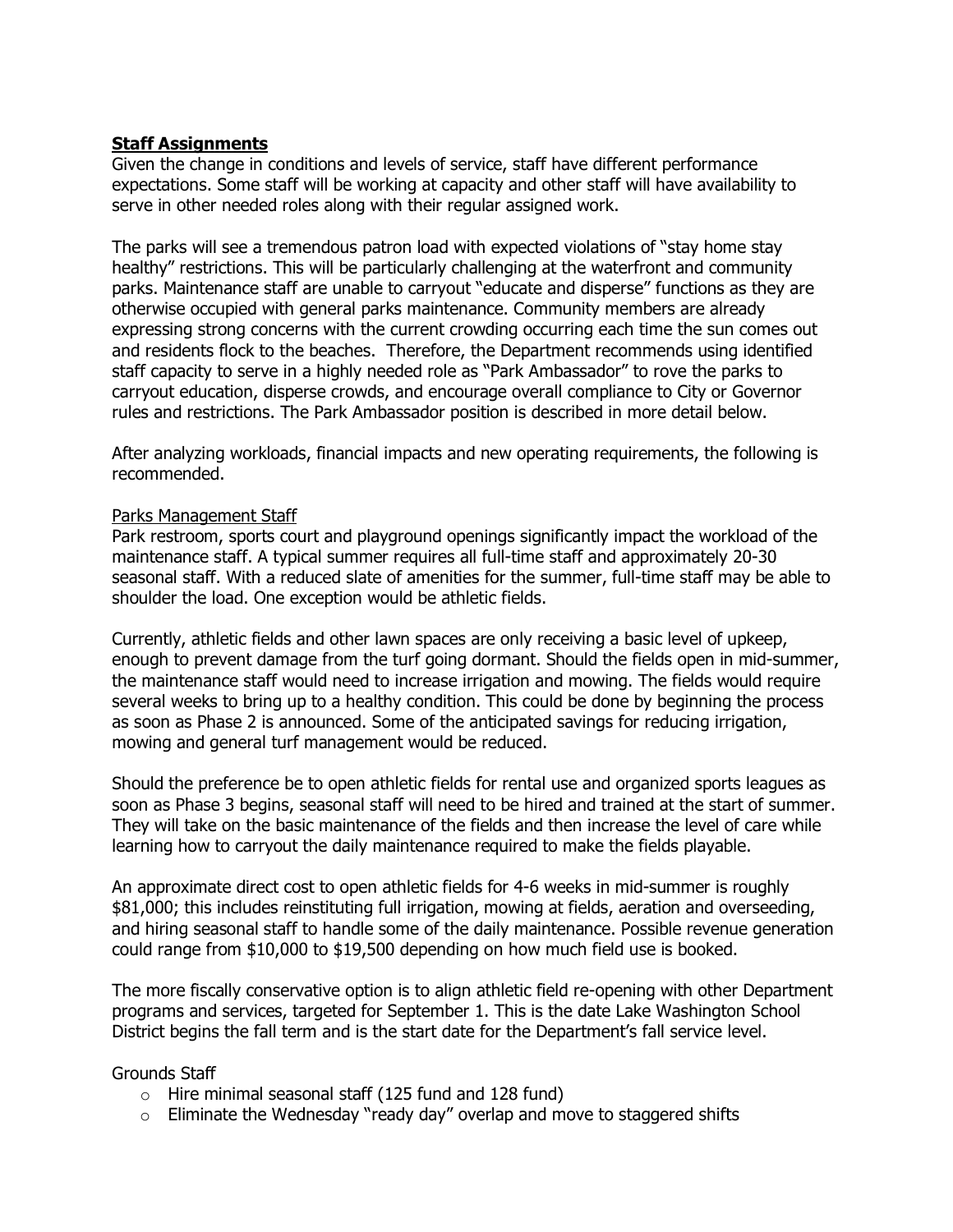Green Kirkland Partnership Staff

o Reallocate to serve as Park Ambassadors

#### Harbor Staff

- o Do not hire seasonal harbor masters
- $\circ$  Operate the marina moorage and boat launch by rotating three current full-time staff with limited commissions granted by the Police Chief

#### Special Events Staff

Special events will not be permitted from now through August. Events may be rescheduled after September 1 as allowed by the Safe Start program. The 2-event limit per park may be waived for events determined by the City Manager to generate economic benefit to City businesses. This division plans the Juanita Friday Market; Staff is planning to operate the Friday Market only if it can be done in compliance with safety guidelines and solely to provide food and support local farmers. However, no program assistant will be hired to assist.

- $\circ$  Special Projects Coordinator to plan and implement a safety compliant Friday Market
- o Do not hire the summer On Call Program Assistant
- o Utilize Program Assistant capacity from the recreation division to assist

#### Administration and Human Services

Staff in administration and human services are functioning above 100% capacity but will continue to carry out current responsibilities.

#### Recreation Division Staff

Service levels for the recreation division are altered significantly from a typical summer. A typical summer sees a doubling of programs and services and approximately 50% of annual revenue is received during these months. In addition to offering programs and operating the community centers, recreation staff carryout the customer service needs of the entire department, including staffing the counter in City Hall, renting facilities & fields, selling boat launch cards, processing moorage, and overseeing vendors and concessionaires. Many of these duties will continue, even with limited summer programs and closed facilities.

Postponing recreation programming to the fall allows staff time to work through the logistics associated with operating under new and different requirements. Staff will spend a portion of their time on the logistics listed here.

- $\circ$  Signage for facilities, parks and park amenities
- $\circ$  Sanitation supplies for cleaning facilities, parks and park amenities
- o PPE for all staff (including contingents)
- o Screening materials for staff entry to work environments
- o Entry procedures for participants attending offered programs
- o Altered waivers for program participants
- o Comprehensive, documented COVID procedures
- o Comprehensive, documented COVID training for staff
- $\circ$  Facility isolation space for someone filling ill (employee or participant)
- $\circ$  Addendum to vendor and concessionaire contracts requiring adherence to and enforcement of State requirements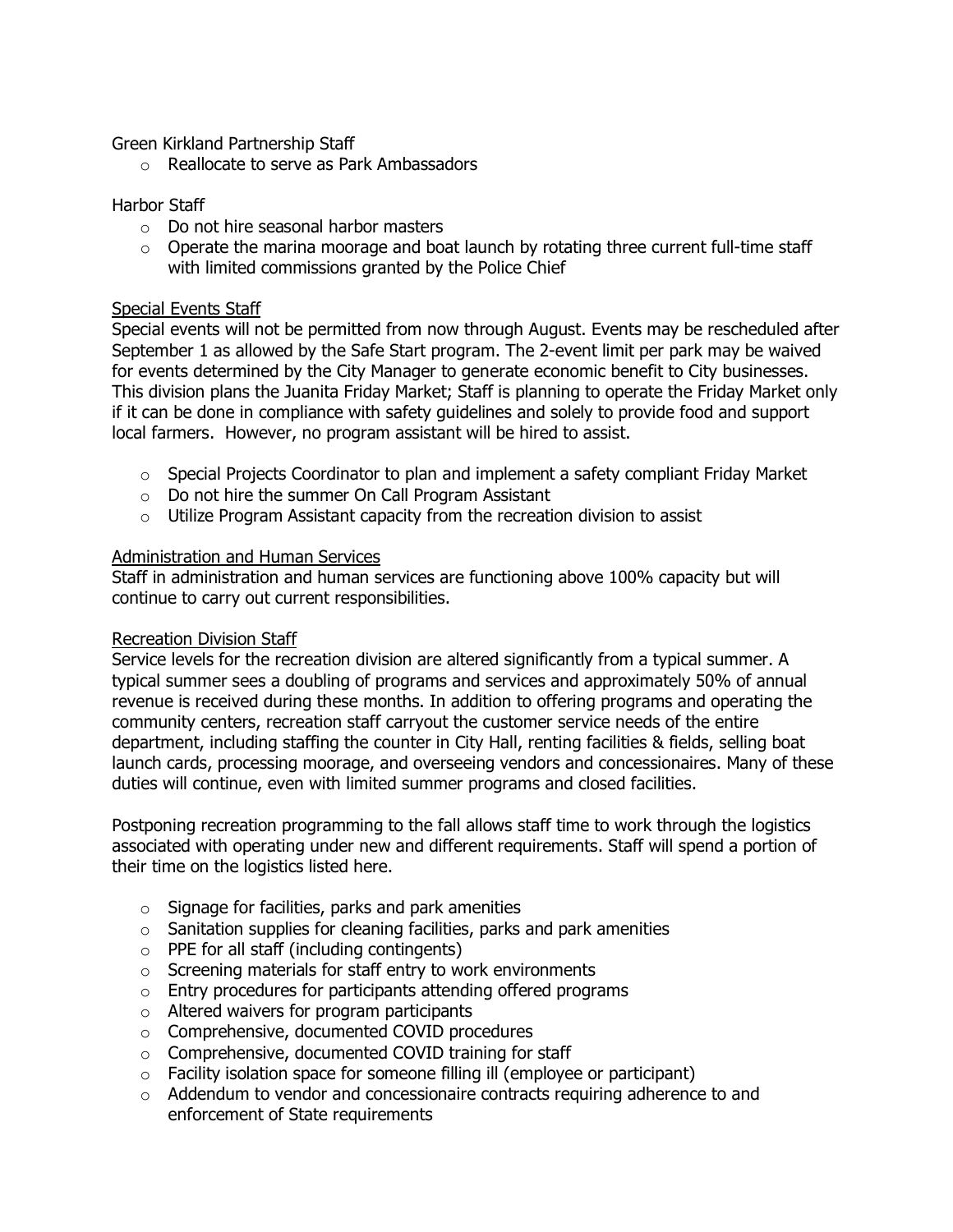- o Facility space alterations
- $\circ$  Fall program planning: redesign program formats, locations, group size and equipment requirements

In addition to regular duties and working through the new operating parameters, additional staff capacity will be allocated as indicated below.

Recreation Supervisor, Customer Service

- Department communications plan for summer and fall
- Serve as harbormaster

Recreation Supervisor, PKCC and NKCC

- Create and implement new virtual programming
- Serve as Park Ambassador

Program Coordinators

- Create and implement new virtual programming
- Serve as Park Ambassador
- Meal assistance and "delivery" for CCS lunch program
- Serve as onsite coordinator for Juanita Friday Market

Program Assistants

- Create and implement new virtual programming
- Serve as Park Ambassador
- Serve as onsite coordinator for Juanita Friday Market
- Serve as onsite coordinator for Juanita Friday Market

#### **Park Ambassador Role**

Park use has been robust and the community is showing increased frustration with restrictions. Staff are encountering difficult situations daily. The expectation is that this will escalate as the weather continues to improve and restrictions remain. Once Washington moves into Phase 3, more travel will occur and Kirkland parks will become a destination. Summer patron loads combined with limited amenity use and social distancing requirements will create further tension.

Park Ambassadors will help educate the public about how to use the parks safely during this COVID period. They will roam the high traffic parks and engage community members in conversation. Ambassadors will have educational materials about COVID, safe use of parks and all the different programs and services available. This serves as a good conversation starter. The Ambassadors will be in pairs, appear in an official uniform shirt, wear appropriate PPE and have cell phones. Park Ambassadors have no enforcement capabilities and will rely on interpersonal skills and a friendly and educational approach. They will be instructed to call 911 should they encounter serious violations, unsafe or threatening situations.

#### **FINANCIAL IMPACT TO GENERAL FUND**

The Parks and Community Services Department began working on budget reductions immediately upon the cancellation of programs in March. The Department will see a significant revenue loss since peak season is June through August. This revenue loss adds to the overall stress on the General Fund from this recession.